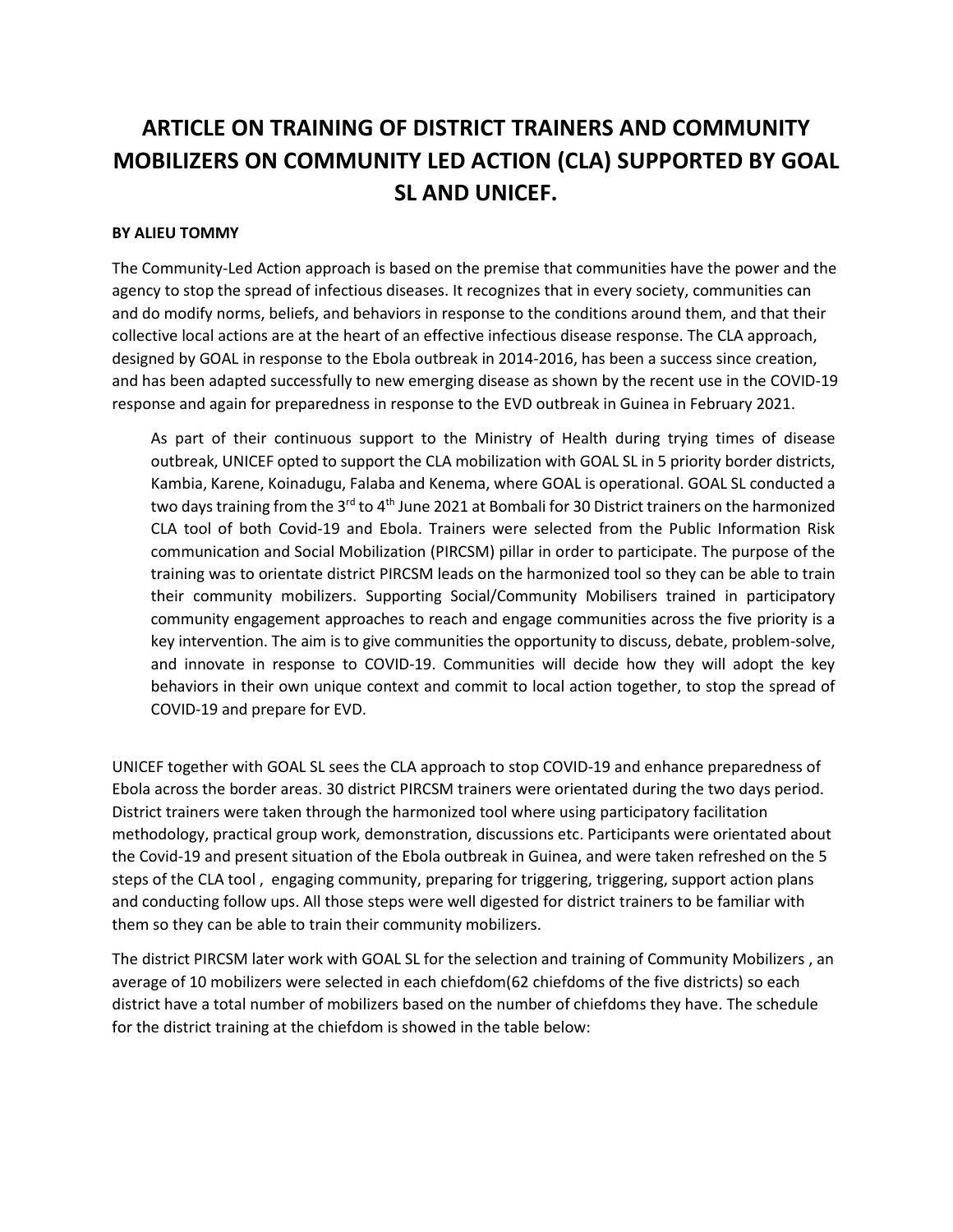| <b>Districts</b> | <b>Number of chiefdoms</b> | <b>Number of community mobilizers</b> | <b>Training dates</b>                         |
|------------------|----------------------------|---------------------------------------|-----------------------------------------------|
| Kambia           | 10                         | 100                                   | 15 <sup>th</sup> -16 <sup>th</sup> June 2021, |
| Karene           | 13                         | 130                                   | $18^{th}$ -21st June 2021                     |
| Falaba           | 13                         | 130                                   | $21^{st}$ -24 <sup>th</sup> June              |
| Koinadugu        | 10                         | 100                                   | $21^{st}$ -24 <sup>th</sup> June              |
| Kenema           | 16                         | 160                                   | $21^{st} - 26^{th}$ June 2021                 |

## **TABLE 1**

The orientation of mobilizers was done within different date in different districts as shown in table 1 above. All training durations was based on the number of chiefdoms in each district. An average of three (3) chiefdoms per training site per district was done. Ministry of Health and Sanitation (MOHS) staffs were sent on supervision in each district in order to witness and support the orientation of mobilizers. All mobilizers were orientated through the harmonized tools and later shared into neighborhood unit in each chiefdom where they should cover when once the roll out start.

The main role of the community mobilizers is to facilitate community engagement sessions using CLA tools to trigger community into action, taking collective action to protect the community from COVID19 and Ebola. Supporting Social/Community Mobilisers trained in participatory community engagement approaches to reach and engage communities across the five priority border districts is a key intervention. The aim is to give communities the opportunity to discuss, debate, problem-solve, and innovate in response to COVID-19. Communities will decide how they will adopt the key behaviors in their own unique context and commit to local action together, to stop the spread of COVID-19 and protect border communities against Ebola.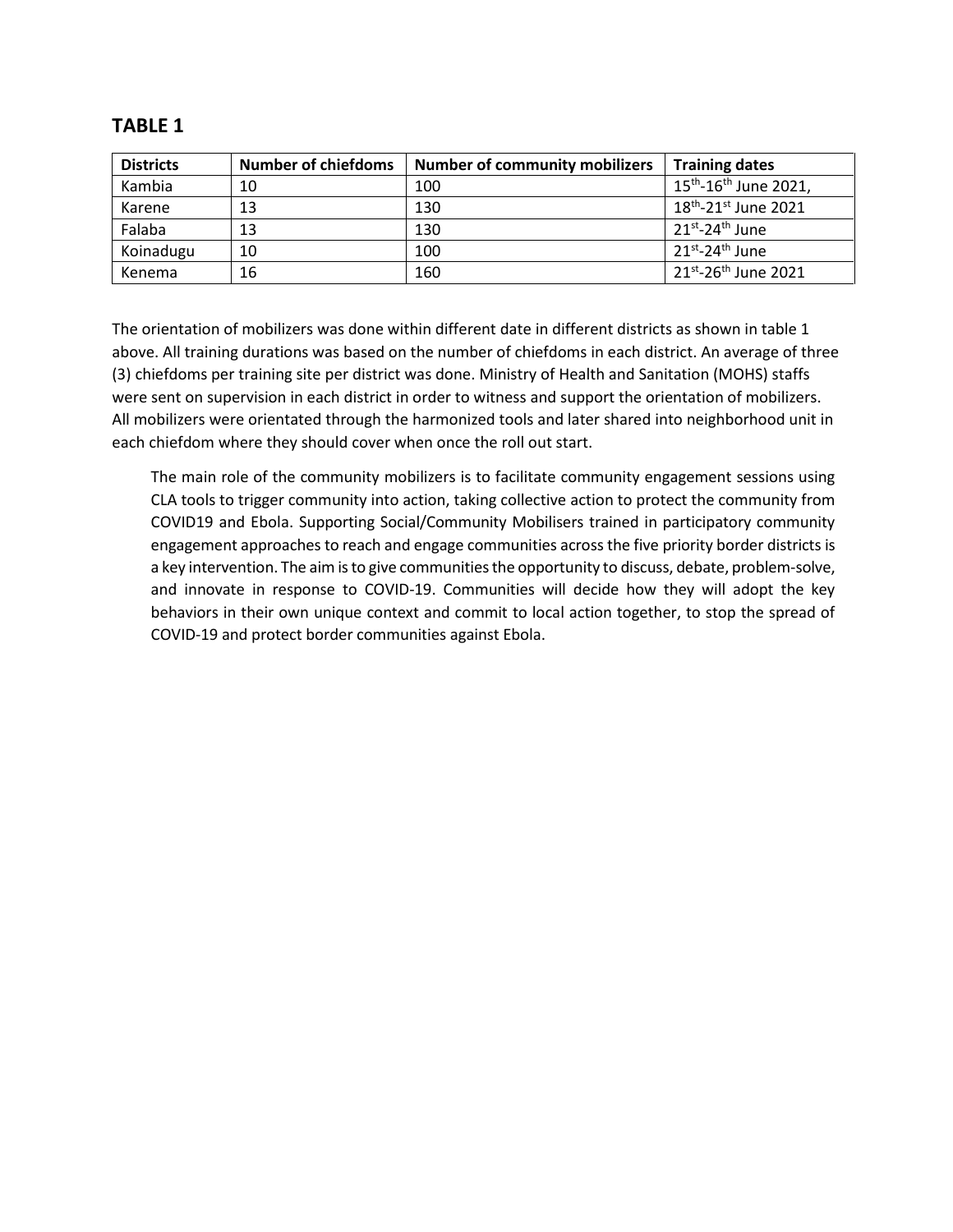## **PHOTOS**



**Orientation of the five border districts PIRCSM leads at Bombali District**



**Orientation of Community mobilizers at Bamoi Luma Kambia District**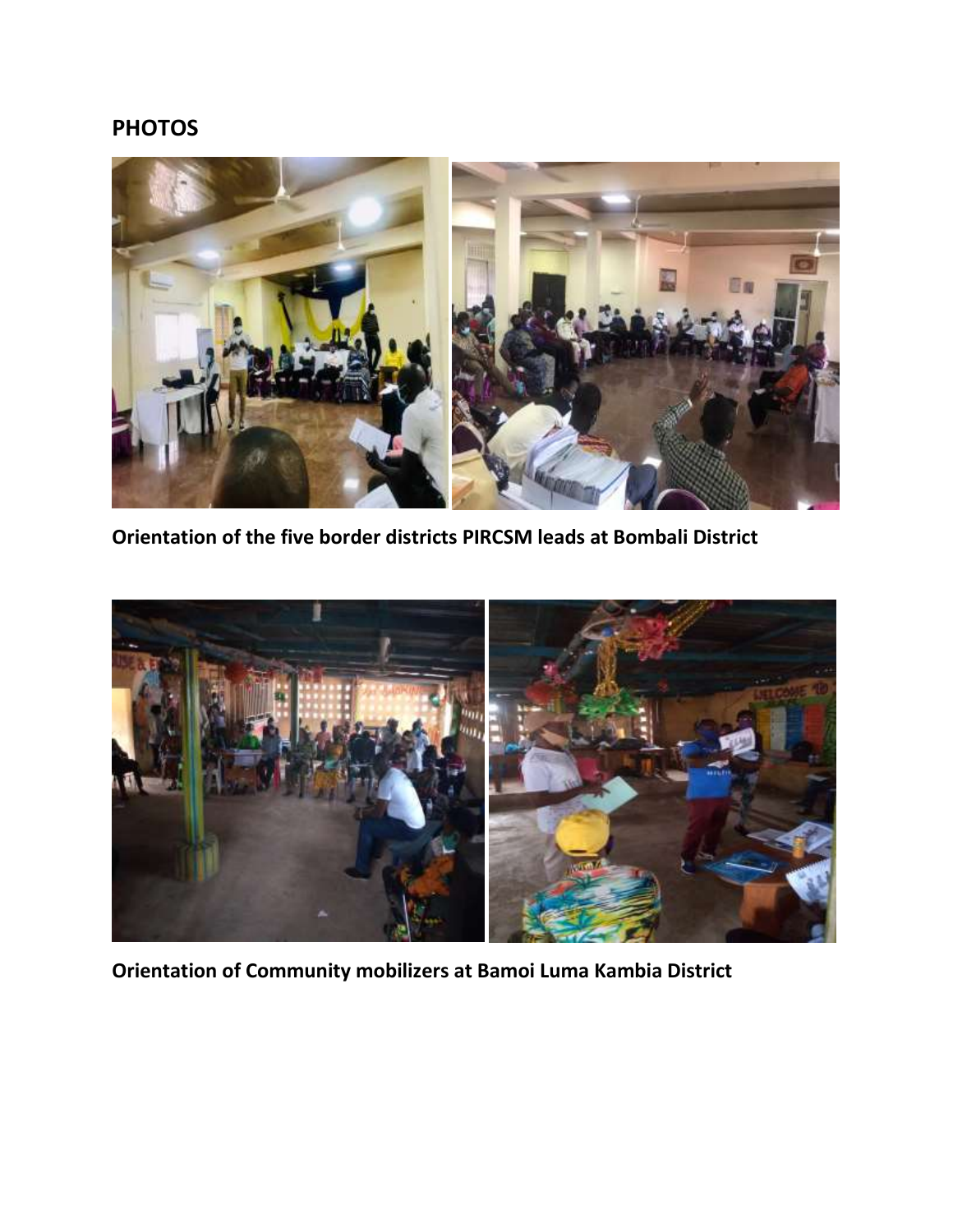

**Orientation of community mobilizers at Mongo Falaba District**



**Orientation of community mobilizers at Kabala town Koinadugu District**